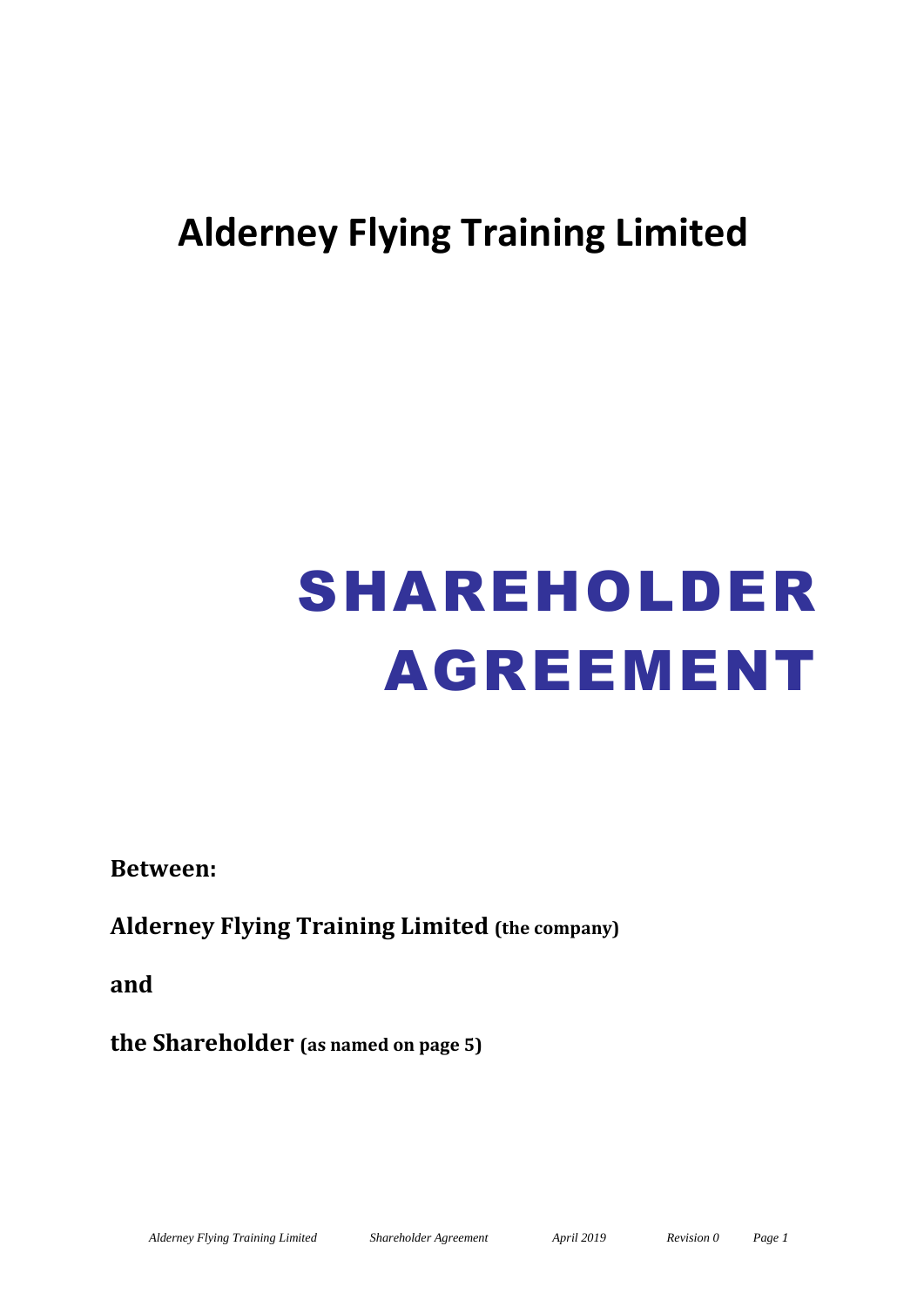# **ALDERNEY FLYING TRAINING LIMITED SHAREHOLDER AGREEMENT**

# **1. The Name of The Company**

Alderney Flying Training Limited, (AFTL), a company incorporated in Alderney.

# **2. Object**

The object of the Company is to provide safe and economical flying for the shareholders of the Company through the ownership and operation of an aircraft.

### **3. Administration**

The Company shall be administered by a Board of Directors consisting of a minimum of two Directors, at least one of which must reside in Alderney. The Directors shall be elected by the Shareholders of the Company, normally at an Annual General Meeting. Should it be necessary, mid-term, the Directors can appoint a replacement Director should a Director resign. The Directors will appoint a Company Secretary.

### **4. Annual General Meeting**

An Annual General Meeting shall be held within six months of the end of each calendar year, at which the Directors' Report and the accounts of the Company shall be presented and considered. The Chairman for the Meeting shall be appointed by the Board of Directors. The Directors' Report, the accounts and the agenda for the Meeting shall be sent to all Shareholders by email at least twenty-one days before the date of the Meeting.

### **5. Shareholding Members**

A Shareholder must be aged at least 18 years. All Shareholders shall have one vote in matters concerning the Company, with the Chairman having a casting vote if needed. Shareholders shall have equal rights to use the aircraft owned or operated by the Company subject to the operational regulations laid out in the AFTL Pilot's Flying Order's document, currently in force. Under CAA and DCA Rules, no Shareholder may own less than 5% of the issued share capital of the Company and we are therefore limited to a maximum of twenty Shareholders. A minimum shareholding is therefore 3,000 £1 Ordinary shares. A shareholding cannot be split or sub-divided in any way.

#### **6. Shareholder Subscriptions**

All Shareholder's are expected to pay a monthly subscription which goes towards the fixed annual costs of aircraft ownership and is necessary to protect the asset. The amount involved will be notified by the Directors annually at the Annual General Meeting, but currently it is £50 per month per Shareholder.

# **7. Shareholder's permitted to fly**

Any Shareholder with a current Pilot's Licence and valid Medical Certificate as defined in the AFTL Pilot's Flying Order's document is permitted to fly the Company's aircraft. A pilot Shareholder may fly a non-pilot Shareholder and/or members of the non-pilot Shareholder's family or friends at the request of the non-pilot Shareholder. Directors may at their discretion approve a non-Shareholder pilot to fly the aircraft for specific purposes, defined as, (a) to fly AFTL Shareholder's or their immediate family, or (b) to position the aircraft for maintenance, or (c) where a CAA instructor or CAA examiner provides continuation training or licence revalidation to our pilot Shareholders.

#### **8. Value of a shareholding**

A Shareholder may sell his/her share to a prospective Shareholder in accordance with Rule 9, for whatever sum is agreed between them, however, the price must be disclosed to the Board. The fair or realistic value of the shareholding will fluctuate depending on the market value of the aircraft, its overall condition, forthcoming maintenance requirements, engine hours remaining, the level of interest in acquiring shares (ie. market forces), and the level of any other assets or liabilities the company may have at the time. The Directors can give you an estimated guide price if needed, but will provide an annual estimate at the Annual General Meeting.

#### **9. Sale of a shareholding**

Any Shareholder wishing to sell his/her shareholding shall give notice of his/her intention to the Director's in writing (email is acceptable). The Shareholder has the primary responsibility for finding a replacement Shareholder, however the Director's will do whatever they can to assist. The Directors shall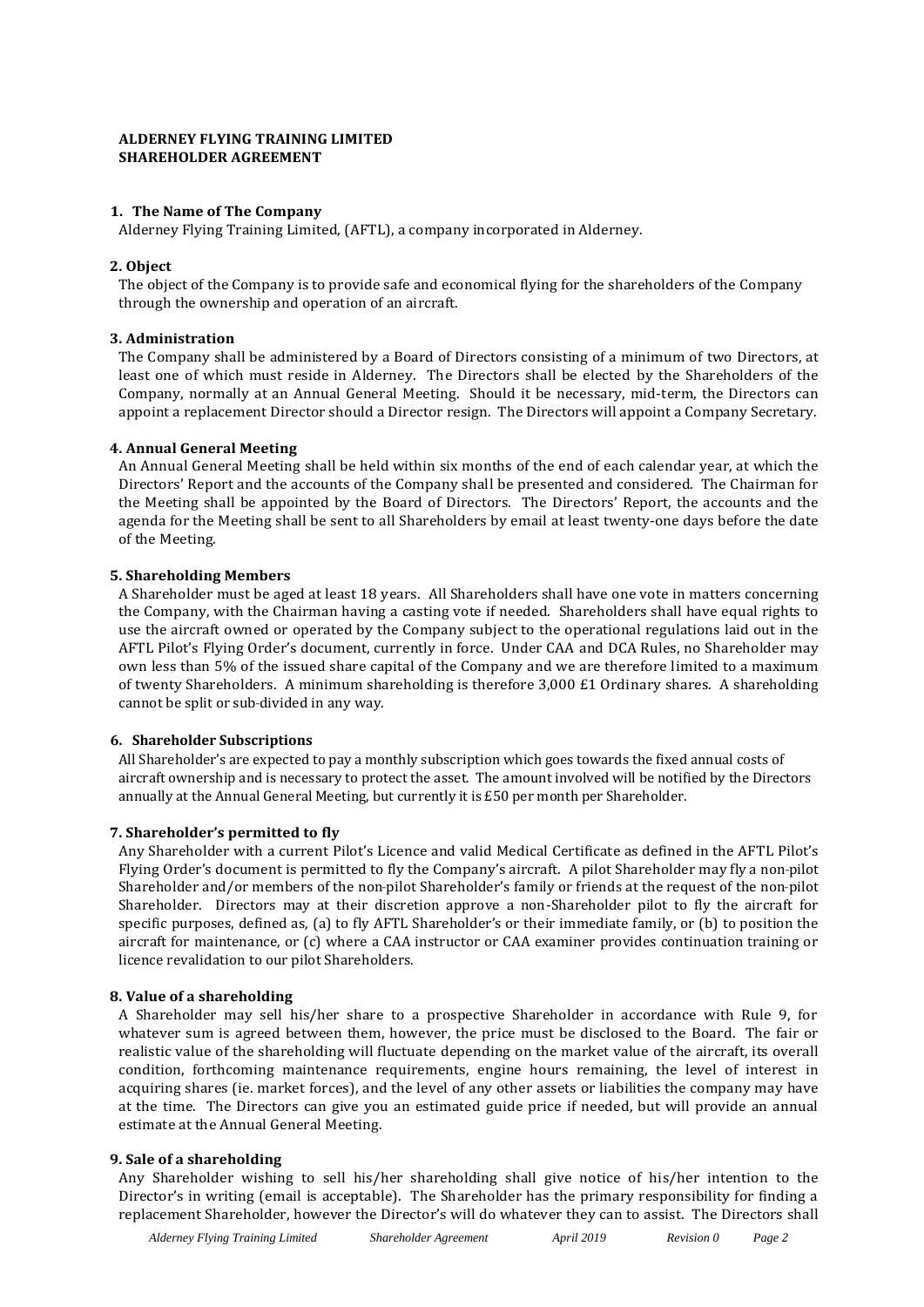give a prospective Shareholder a copy of the current Shareholder Agreement. The Board will normally approve the potential Shareholder and shall not act unreasonably in considering the proposed Shareholder. The financial transaction must take place through the accounts of the Company in order to validate the transfer of the share. The purchaser shall pay the agreed purchase price (payable to Alderney Flying Training Ltd) to the Company. Director's shall then pay this sum, less any monies owed to the Company, to the resigning Shareholder in exchange for his/her Share Certificate. The Company Secretary will then issue a new share certificate to the new Shareholder.

In the unlikely event of a Shareholder being expelled in terms of point 11 of the agreement, the Directors will assist in finding a prospective Shareholder to purchase the shareholding and will deduct from the purchase price all outstanding liabilities of the expelled Shareholder to AFTL.

### **10. Share Certificate**

Each Shareholder shall receive a Share Certificate on which is recorded the level of shareholding in the Company.

### **11. Expulsion and Suspension**

The Board may suspend a Shareholder's right to act as Pilot-In-Command, co-pilot or passenger, if it considers that the Shareholder's conduct has been, or is likely to be, detrimental to the interests of the Company, illegal in any way, or in contravention of the AFTL Pilot's Flying Order's document. The period of suspension and the reasons for the suspension will be given in writing to the Shareholder within one week. A Shareholder so suspended shall have the right of appeal to the Board. The Directors will consider the appeal as soon as possible, but in any case, within two weeks. An appeal will be decided by a vote of the Directors. Whilst suspended, the Shareholder shall continue to pay any subscription due. In the exceptional event that in the opinion of the Board a Shareholder should be expelled from the Company, the Board of Director's shall write to all Shareholders giving the Board's reasons and shall convene a Meeting in accordance with Rule 17(g). The expelled Shareholder does not forfeit his/her right to sell the share in accordance with Rule 9.

### **12. Liability**

The operation of the Company aircraft shall be at the risk of the Shareholder acting as Pilot-In-Command. Each Shareholder undertakes that he/she will not knowingly do or cause to be done any act that would invalidate the Company's insurance policies, and will make no claim or proceedings against the Company or any Shareholder for any act or omission or defect in respect of the condition of a Company aircraft or its equipment.

#### **13. Insurance**

The Company shall maintain insurance policies for its aircraft and operations deemed adequate by the Board. In the event of an insurance claim or damages, the payment of any current excess is the responsibility of the Shareholder in charge of the aircraft at that time. Any Shareholder who is identified by the Company's insurers as a special risk may be required to bear any additional premium resulting from use of the aircraft by that Shareholder.

#### **14. Accounts and Subscriptions**

- a) Shareholders shall pay the monthly subscription due on the first day of each month by banker's order or by other quarterly/annual arrangements acceptable to the Board.
- i)The Board reserves the right to levy an overdue subscription fine of 10% of the overdue subscription if a Shareholder fails to pay within 30 days of the due date.
- ii)A defaulting Shareholder may be suspended from using the aircraft until such time as he or she shall have paid all outstanding subscriptions and fines.
- b)The subscription shall be based on a contribution towards the predicted expenditure on the Annual Maintenance Check, hangarage, insurance, Company costs and such fees as may be necessary, but shall in any event represent the most economical costing.
- c) Flying charges will be reviewed periodically by the Board. The charges will be based on predicted costs incurred through the flying activities and charged on an hourly basis.
- i)Payment for flying is to be made within 15 days of the date of the invoice by bank transfer on-line, or by such other method as is agreed with the Directors.
- ii)If payment is not made within 30 days of the date of the invoice the Board reserves the right to levy an overdue payment fine of 10% of the overdue payment.
- iii) If payment is not made within 45 days of the date of the invoice the Board reserves the right to suspend the Shareholder.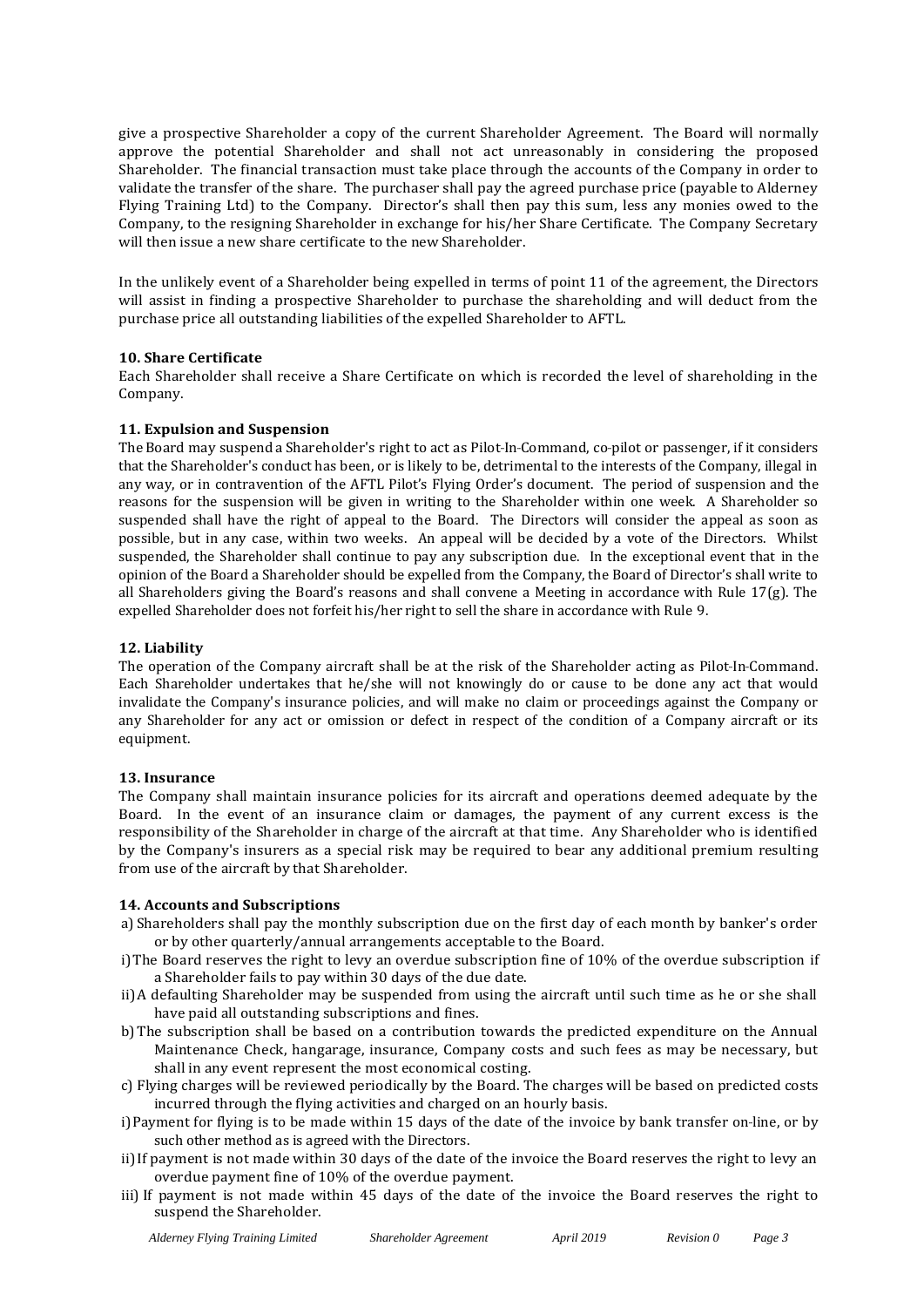d)A reserve is to be accumulated for engine replacement. The Board shall determine the reserve.

- e)Properly kept books of account are available for inspection by Shareholders on the giving of reasonable notice to the Directors.
- i) The accounts for this company are unaudited but will be checked at the end of each calendar year by another Shareholder in conjunction with the Director responsible for finance.

### **15. Levies**

In an emergency, a cash levy not exceeding 10% of a shareholding may be raised equally on all Shareholders. If payment is not received within one month of the date of the levy the Board reserves the right to suspend the Shareholder.

### **16. Disbandment**

In the event of the Company being wound up all assets shall be realised and all monies divided between Shareholders, after payment of all outstanding debts and loans.

### **17. Quorums and Majority Decisions**

- a) Alterations to the Shareholder Agreement shall only be considered by the Board at the request of five or more Shareholders. If approved, the proposed alterations will be sent to all Shareholders. Any objection to the alterations must be sent to the Directors within 14 days of the alterations being sent. If no objection is received within fourteen days the alterations will be adopted and the Directors will advise all Shareholders of this. If an objection is received, the Directors shall convene an Extraordinary General Meeting and a majority of at least two-thirds of all Shareholders is then required. Voting by proxy is permitted and proxy-voting forms shall be included with the notice of the meeting. If, due to absence, a two-thirds majority cannot immediately be obtained, absent Shareholders will be contacted by the Company Secretary and/or the Chairman who will present to the Shareholders the views of the Meeting and will determine their votes, which will then be added to the votes of the Shareholders attending the Meeting, whereupon the propose change of Shareholder Information will be ratified or rejected.
- b) Expulsions, in accordance with Rule 11, may only be effected by a majority of at least two-thirds of all other Shareholders in Extraordinary General Meeting, using the procedure in Rule 17(a), and after all Shareholders have been notified of the proposed expulsion.
- c) A decision to raise a cash levy under Rule 15 may only be made by a majority of at least two-thirds of all Shareholders in Extraordinary General Meeting, using the procedure as in Rule 17(a), and after all Shareholders have been notified of the proposed levy.
- d) A decision to wind up the Company may only be made by a majority of at least two-thirds of all Shareholders in Extraordinary General Meeting, using the procedure as in Rule 17(a), and after all Shareholders have been notified of the winding up.
- e) All other major policy decisions shall be made by Shareholders at a Meeting by a simple majority of Shareholders present. If due to absence, a quorum is not present, the meeting shall be reconvened for another date.

f)Minor policy decisions shall be made by a simple majority of Directors.

- g)A Meeting is defined as one for which notice has been given to all Shareholders not less than fourteen days prior to the date of the Meeting and for which a reasonable venue is available at a reasonable time.
- h)Five or more Shareholders may request a Meeting to be specially convened.
- i)A Quorum at an Annual General Meeting shall be eight Shareholders and at other Meetings it shall be six Shareholders.

#### **18. Compliance with Regulations**

All Shareholders of the Company must comply with Local and National Laws and Regulations, as well as the AFTL Pilot's Flying Orders, Civil Aviation Authority and Guernsey Aviation Regulations issued by the Director of Civil Aviation.

All previous Shareholder Rules / Shareholder Information / Shareholder Agreements of the Company are hereby revoked and a copy of this document is to be attached to the Minute Book.

# **19. Data Protection.**

The Company keeps the minimum necessary personal information on Shareholder's to comply with statutory company requirements and details of any pilot's licenses and ratings held with medical expiry dates. In becoming a Shareholder it is taken as your acceptance of the Company holding this data.